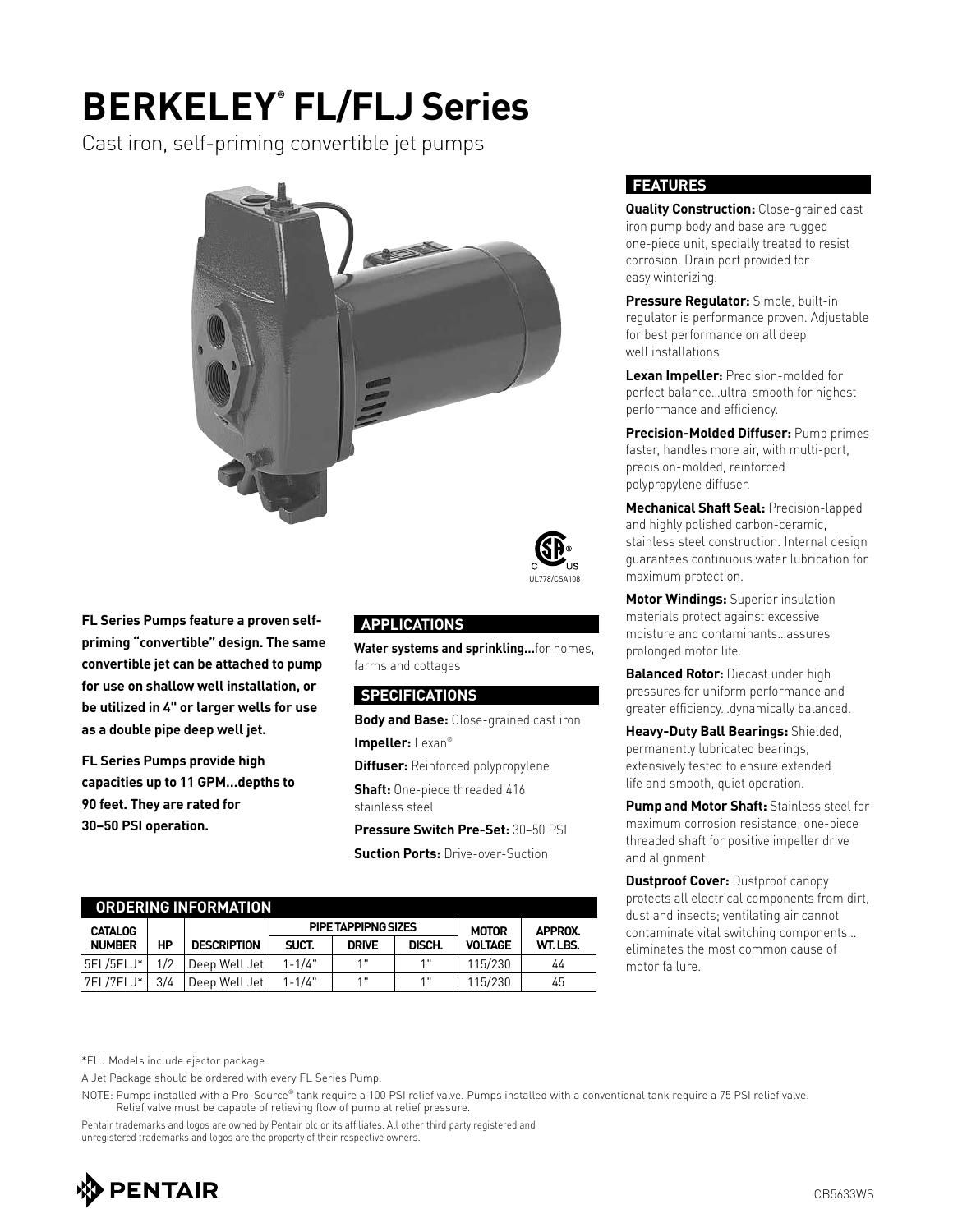## **BERKELEY® FL/FLJ Series**

Cast iron, self-priming convertible jet pumps

### **OUTLINE DIMENSIONS**



| <b>CATALOG</b><br><b>NUMBER</b> |              |
|---------------------------------|--------------|
| 5FI.                            | $11 - 13/16$ |
| 7FL                             | $12 - 9/16$  |

Dimensions (in inches) are for estimating purposes only.

| PUMP PERFORMANCE - FLJ MODELS* |                        |               |                     |           |         |  |  |  |  |  |  |  |
|--------------------------------|------------------------|---------------|---------------------|-----------|---------|--|--|--|--|--|--|--|
| Catalog                        | <b>Ejector Package</b> |               | <b>Shallow Well</b> | Deep Well |         |  |  |  |  |  |  |  |
| <b>Number</b>                  | (Included)             | <b>Nozzle</b> | Venturi             | Nozzle    | Venturi |  |  |  |  |  |  |  |
| 5FLJ                           | J198-26                | J34P-41       | N32P-66B            | J34P-42   | J32P-18 |  |  |  |  |  |  |  |
| 7FLJ                           | J198-27                | J34P-41       | N32P-66B            | J34P-43   | J32P-18 |  |  |  |  |  |  |  |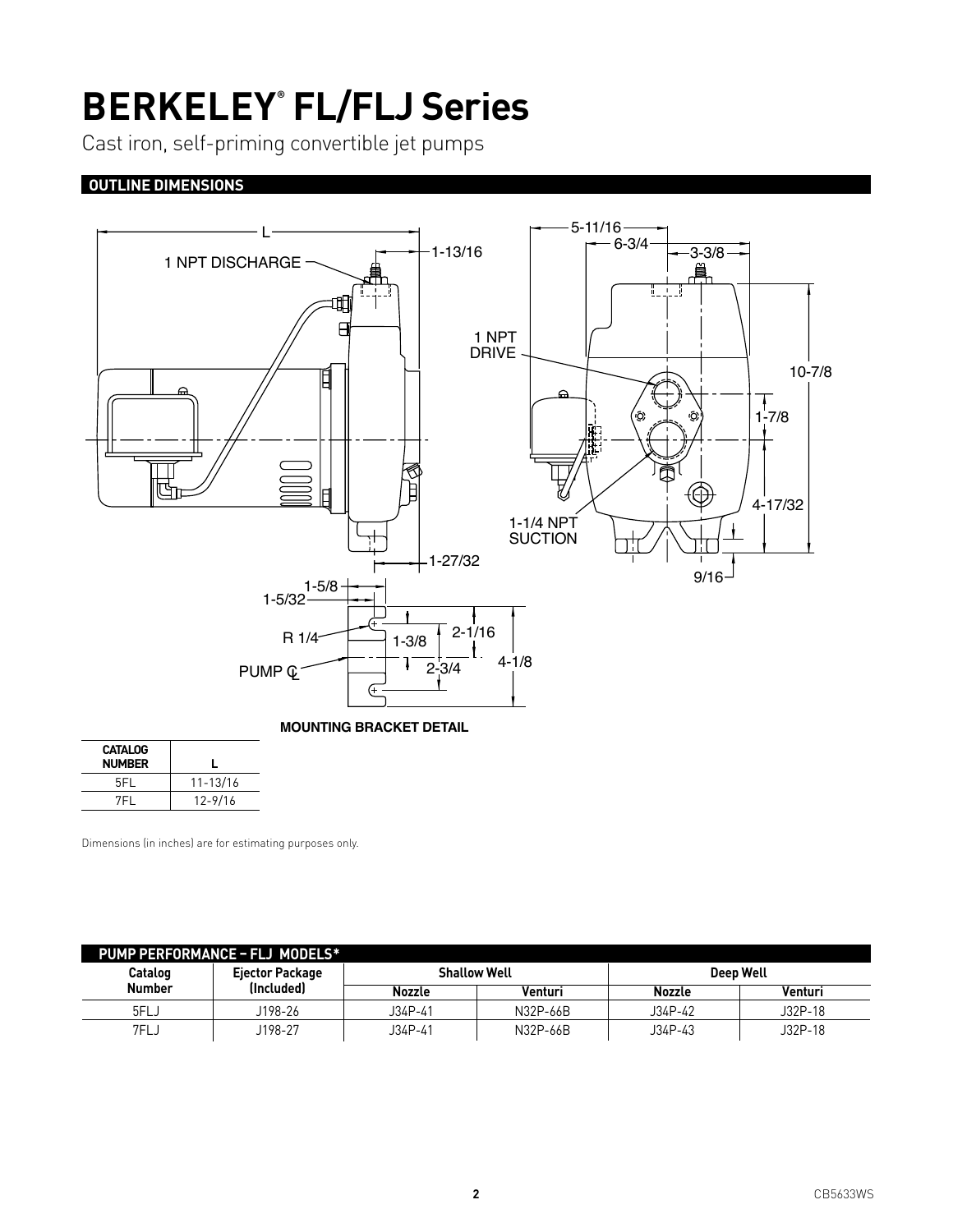# **BERKELEY® FL/FLJ Series**

Cast iron, self-priming convertible jet pumps

| <b>PUMP PERFORMANCE</b> (Capacity in gallons per minute)<br>SHALLOW WELL - 5', 10', 15', 20' AND 25' PUMPING DEPTHS |           |                              |             |             |             |             |             |             |             |                                |             |             |             |             |             |             |             |
|---------------------------------------------------------------------------------------------------------------------|-----------|------------------------------|-------------|-------------|-------------|-------------|-------------|-------------|-------------|--------------------------------|-------------|-------------|-------------|-------------|-------------|-------------|-------------|
| CAT.                                                                                                                |           | <b>DISCHARGE</b>             |             |             |             |             |             |             |             | PUMPING DEPTH TO WATER IN FEET |             |             |             |             |             |             |             |
| <b>NO.</b>                                                                                                          | <b>HP</b> | <b>PRESSURE</b>              |             | 5 FT. LIFT  |             | 10 FT. LIFT |             |             | 15 FT. LIFT |                                |             | 20 FT. LIFT |             |             | 25 FT. LIFT |             |             |
|                                                                                                                     |           | <b>JET</b><br><b>PACKAGE</b> | <b>10SD</b> | <b>29SD</b> |             | <b>10SD</b> | <b>29SD</b> |             | <b>10SD</b> | <b>29SD</b>                    |             | <b>10SD</b> | <b>29SD</b> |             | <b>10SD</b> | <b>29SD</b> |             |
|                                                                                                                     |           | Venturi<br>N32P-             | $-67B$      | $-66B$      |             | $-67B$      | $-66B$      |             | $-67B$      | $-66B$                         |             | $-67B$      | $-66B$      |             | $-67B$      | $-66B$      |             |
|                                                                                                                     |           | Nozzle<br>$J34P-$            | $-44$       | $-41$       |             | $-44$       | $-41$       |             | $-44$       | $-41$                          |             | $-44$       | $-41$       |             | $-44$       | $-41$       |             |
| 5FL                                                                                                                 | 1/2       | 20 PSI                       | 12.0        | 9 1         |             | 9.7         | 8.4         |             | 12.0        | 7.3                            |             | 9.7         | 6.2         |             | 6.7         | 4.7         |             |
|                                                                                                                     |           | 30 PSI                       | 10.8        | 9.0         |             | 9.5         | 8.3         |             | 10.8        | 7.2                            |             | 9.5         | 6.1         |             | 6.7         | 4.7         |             |
|                                                                                                                     |           | 40 PSI                       | 5.2         | 7.9         |             | 4.2         | 7.2         |             | 5.2         | 6.3                            |             | 4.2         | 5.4         |             | 2.5         | 4.1         |             |
|                                                                                                                     |           | 50 PSI                       |             | 4.1         |             |             | 3.8         |             |             | 3.3                            |             |             | 2.8         |             |             | 2.1         |             |
|                                                                                                                     |           | 60 PSI                       |             |             |             |             |             |             |             |                                |             |             |             |             |             |             |             |
|                                                                                                                     |           | Shut-off-PSI                 | 53          | 61          |             | 51          | 58          |             | 49          | 56                             |             | 47          | 54          |             | 45          | 52          |             |
|                                                                                                                     |           | <b>JET</b><br><b>PACKAGE</b> | <b>11SD</b> | <b>10SD</b> | <b>29SD</b> | <b>11SD</b> | <b>10SD</b> | <b>29SD</b> | <b>11SD</b> | <b>10SD</b>                    | <b>29SD</b> | <b>11SD</b> | <b>10SD</b> | <b>29SD</b> | <b>11SD</b> | <b>10SD</b> | <b>29SD</b> |
|                                                                                                                     |           | Venturi<br>N32P-             | $-68B$      | $-67B$      | $-66B$      | $-68B$      | $-67B$      | $-66B$      | $-68B$      | $-67B$                         | $-66B$      | $-68B$      | $-67B$      | $-66B$      | $-68B$      | $-67B$      | $-66B$      |
|                                                                                                                     |           | Nozzle<br>J43P-              | $-44$       | $-44$       | $-41$       | $-44$       | $-44$       | $-41$       | -44         | $-44$                          | $-41$       | -44         | -44         | $-41$       | $-44$       | -44         | $-41$       |
| 7FL                                                                                                                 | 3/4       | <b>20 PSI</b>                | 20.6        | 14.4        | 10.1        | 19.0        | 13.2        | 9.3         | 16.5        | 11.5                           | 8.1         | 13.3        | 9.5         | 6.9         | 9.8         | 6.9         | 5.3         |
|                                                                                                                     |           | 30 PSI                       | 19.6        | 14.3        | 9.9         | 18.1        | 13.1        | 9.1         | 15.7        | 11.4                           | 7.9         | 13.3        | 9.5         | 6.7         | 9.8         | 6.9         | 5.1         |
|                                                                                                                     |           | 40 PSI                       | 10.3        | 12.1        | 9.8         | 9.4         | 11.2        | 9.0         | 8.2         | 9.7                            | 7.8         | 6.4         | 8.3         | 6.6         | 3.1         | 6.3         | 5.1         |
|                                                                                                                     |           | 50 PSI                       |             | 4.6         | 7.3         |             | 4.3         | 6.7         |             | 3.7                            | 5.8         |             | 2.6         | 4.9         |             | 1.0         | 3.8         |
|                                                                                                                     |           | 60 PSI                       |             |             | 3.5         |             |             | 3.2         |             |                                | 2.8         |             |             | 2.4         |             |             |             |
|                                                                                                                     |           | Shut-off-PSI                 | 55          | 59          | 70          | 53          | 57          | 66          | 50          | 55                             | 64          | 48          | 53          | 61          | 46          | 51          | 59          |

NOTE: Pumps are supplied with 30–50 pressure switch setting. Cut-in pressure settings are adjustable.

#### **PUMP PERFORMANCE** (Capacity in gallons per minute) **DEEP WELL (40 PSI) 4" DOUBLE PIPE**

|             |           |             | <u>DEE: WEEF(401 91) 4 DOODEE: II E</u> |                              |              |     | PUMPING DEPTH IN FEET |     | <b>MAX. PUMP SHUT-OFF</b><br><b>PRESSURE PSI</b> |     |     |     |                               |                                    |
|-------------|-----------|-------------|-----------------------------------------|------------------------------|--------------|-----|-----------------------|-----|--------------------------------------------------|-----|-----|-----|-------------------------------|------------------------------------|
| CAT.<br>NO. | <b>HP</b> | JET NO.     | <b>USES VENTURI</b>                     | <b>USES</b><br><b>NOZZLE</b> | $20^{\circ}$ | 30' | 40'                   | 50' | 60'                                              | 70' | 80' | 90' | <b>JET AT</b><br>20 FT. DEPTH | <b>JET AT</b><br><b>MAX. DEPTH</b> |
| 5FL         | 1/2       | 4SD         | $J32P-24$                               | $J34P-41$                    | 5.9          | 4.5 | 3.4                   | 2.3 |                                                  |     |     |     | 68                            | 54                                 |
|             |           | 15SD        | $J32P-18$                               | $J34P-42$                    | 4.6          | 3.9 | 3.3                   | 2.8 | 2.3                                              | 1.7 |     |     | 84                            | 59                                 |
| 7FL         | 3/4       | 54SD        | $J32P-22$                               | $J34P-44$                    | 8.0          | 6.9 | 5.7                   | 4.8 | 3.8                                              | 3.2 |     |     | 94                            | 70                                 |
|             |           | 55SD        | $J32P-18$                               | $J34P-43$                    | 5.0          | 4.3 | 3.7                   | 3.2 | 2.6                                              | 2.2 | 1.8 | 1.5 | 96                            | 63                                 |
|             |           |             | DEEP WELL (40 PSI) 2" SINGLE PIPE       |                              |              |     |                       |     |                                                  |     |     |     |                               |                                    |
| 5FL         | 1/2       | 8AP         | $J32P-18$                               | $J34P-42$                    | 4.7          | 4.1 | 3.4                   | 2.5 | 1.9                                              | 1.5 |     |     | 84                            | 58                                 |
| 7FL         | 3/4       | 54AP        | J32P-22                                 | $J34P-44$                    | 7.4          | 6.3 | 5.2                   | 3.9 | 2.5                                              | 2.0 |     |     | 82                            | 54                                 |
|             |           |             | DEEP WELL (40 PSI) 3" SINGLE PIPE       |                              |              |     |                       |     |                                                  |     |     |     |                               |                                    |
| 5FL         | 1/2       | 19CP        | $J32P-24$                               | $J34P-41$                    | 5.9          | 4.5 | 3.4                   | 2.3 |                                                  |     |     |     | 68                            | 54                                 |
|             |           | <b>16CP</b> | $J32P-18$                               | $J34P-42$                    | 4.6          | 3.9 | 3.3                   | 2.8 | 2.3                                              | 1.7 |     |     | 84                            | 59                                 |
| 7FL         | 3/4       | 9CP         | J32P-26                                 | $J34P-41$                    | 9.4          | 8.0 | 6.6                   |     |                                                  |     |     |     | 77                            | 68                                 |
|             |           | 54CP        | $J32P-22$                               | $J34P-44$                    | 8.0          | 6.9 | 5.7                   | 4.8 | 3.8                                              | 3.2 |     |     | 94                            | 70                                 |

Tested and rated in accordance with Water Systems Council Standards.

NOTE: Pumps installed with a Pro-Source® tank require a 100 PSI relief valve. Pumps installed with a conventional tank require a 75 PSI relief valve.

Relief valve must be capable of relieving entire flow of pump at relief pressure.